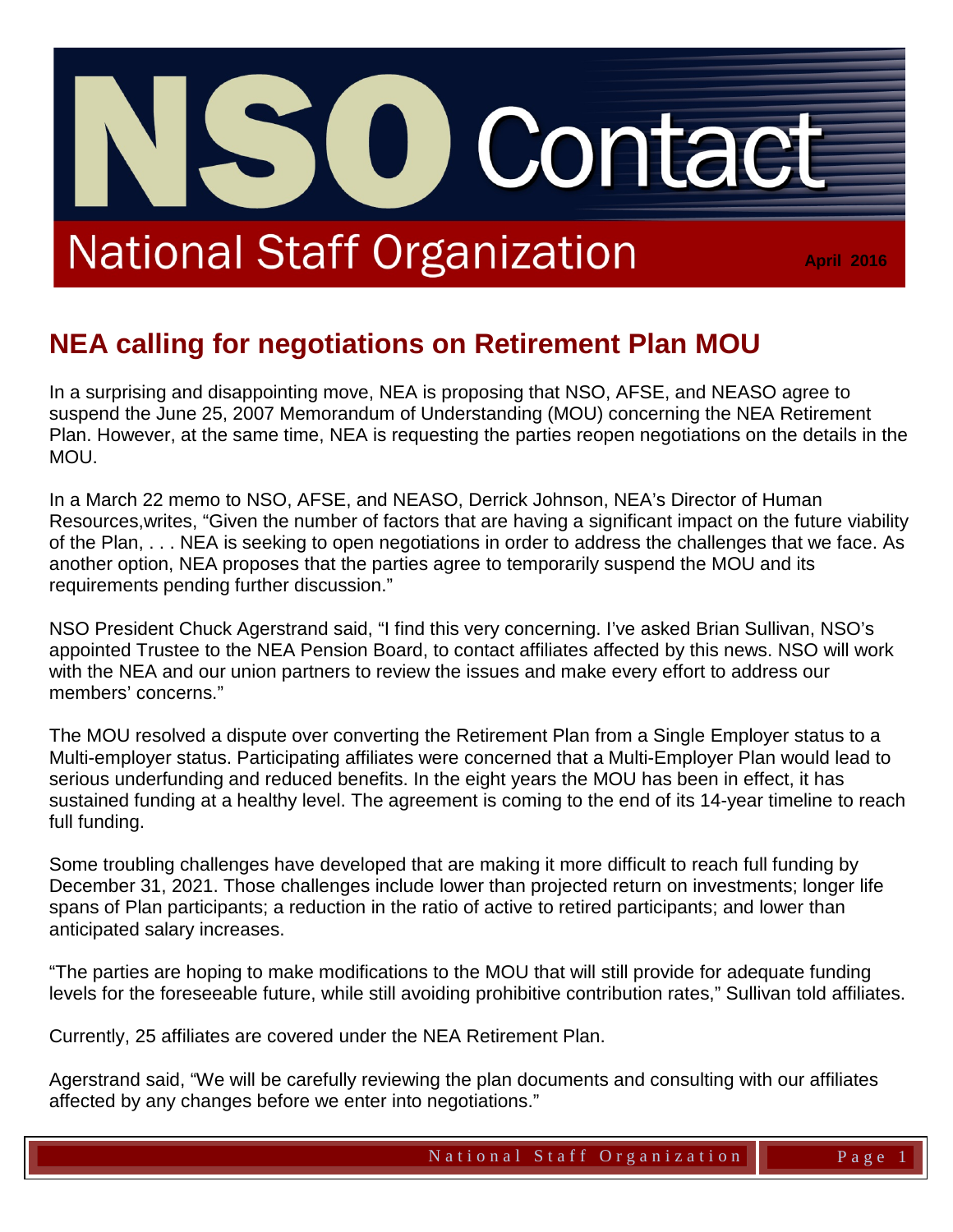### **Unions win in Friedrich decision—for now**

Teacher unions and other public employee labor groups can view the Supreme Court's 4-4 decision in the *Friedichs v California Teachers Association* case a victory. In the case, 10 California teachers claimed their free speech and their right to freely associate were being violated when their union "compelled them to make financial contributions to union activities." The March 29 decision means that unions in 25 states and the District of Columbia can still still collect "agency fees" from their non-members to support their collective bargaining work.



The split vote also leaves in place the

original 1977 Supreme Court decision in *Abood v. Detroit Board of Education* case which set the precedent for unions to collect "agency fees" from non-members and a lower California Court of Appeals decision allowed the same thing.

NEA's General Counsel said, "Abood is the law of the land and the Court's decision leaves that unchanged."

For now.

The split decision was expected since Justice Scalia's death on Feb. 13 from left eight justices to decide cases before the Court. But the decision has not stopped the onslaught of right-wing groups trying to break up unions. The California teachers were represented by the Center for Individual Rights and they are preparing petitions for a re-hearing of the Friedrichs case after Scalia's vacancy is filled. Since Friedrichs challenges previous Supreme Court decisions, only the Supreme Court can overturn its own opinions—and it needs a full panel of Justices to do that.

The National Right to Work group is behind at least five cases in lower courts challenging various aspects of a union's obligations to its non-members.

The court's decision buys time for NSO to continue developing strategies for affiliates to deal with an eventual decision in the Friedrichs case.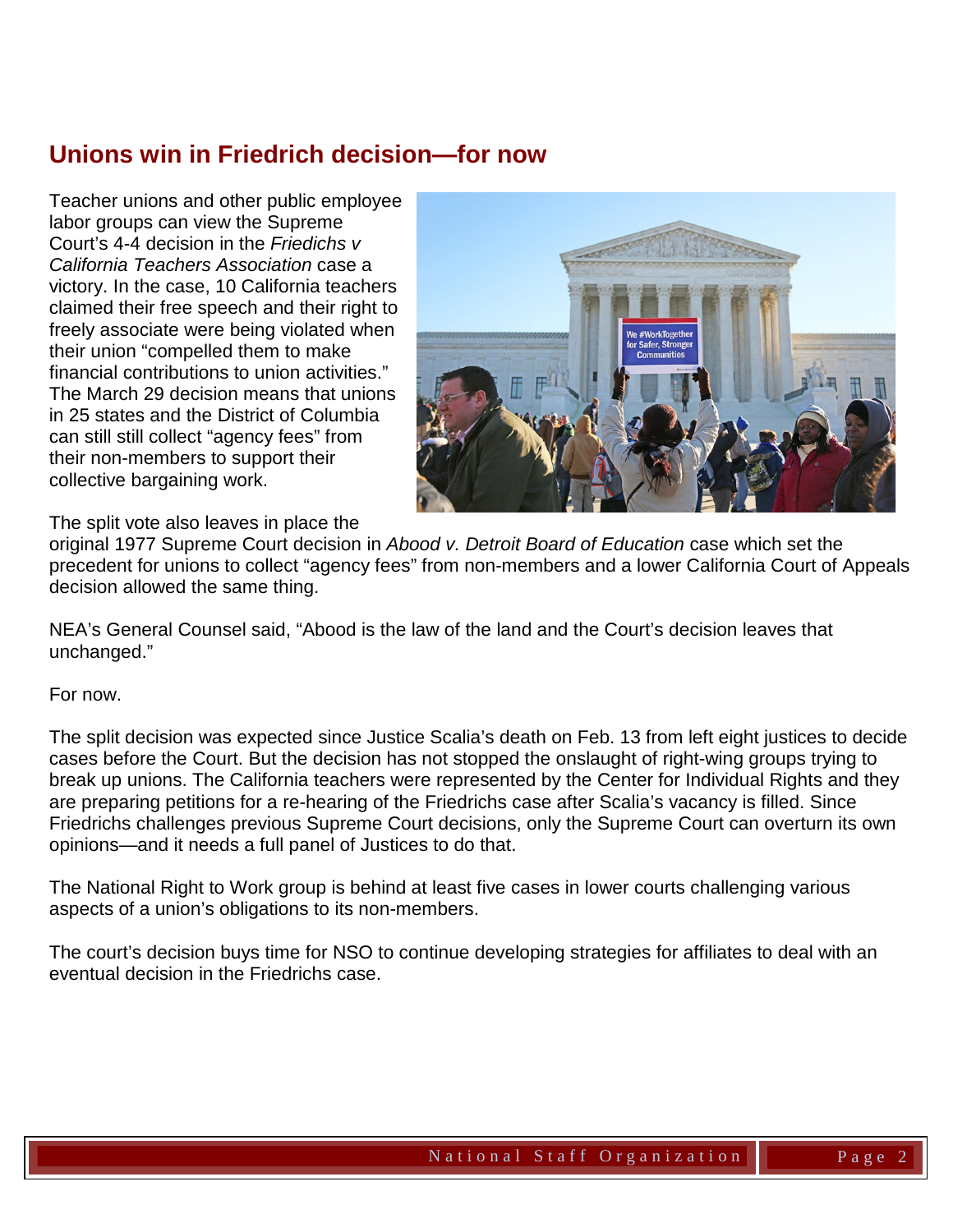### **How NSO is helping affiliates prepare for Friedrichs**

NSO President Chuck Agerstrand said, "While the Friedrichs case has an immediate impact on our affiliates that still have the ability to collect agency fees, ultimately, all affiliates will be affected by whatever the Supreme Court decides. As a result, NSO is proceeding with its plans to help all affiliates meet this challenge."

The Organizing Committee and the Insurance and Emerging Concerns Committee surveyed affiliate presidents to find out how management, governance and the staff unions are handling the issue. Thirtysix affiliate presidents responded to the survey.

Region 2 Director and Organizing Committee Chair Brad Darjean commented, "The survey results are guiding us in putting together a list of concerns and questions affiliates should consider if they are meeting with management and/or going to the bargaining table."

The two committees are also considering putting the issue on the agenda for a pre-RA event in June; making it the focus of the CBC in November; and scheduling a session for the Winter Advocacy Retreat next January.

And the Insurance and Emerging Issues Committee is publishing a series of communications to deal with the subject. John Avouris, Chair of the Insurance and Emerging Concerns Committee, said, "The Friedrichs case affects all NSO members in one way or another. The Committee's goal is to keep everyone informed and ready to act."

#### [Read](http://www.nationalstaff.org/wp-content/uploads/Are_you_ready.pdf) their first issue here.

Darjean noted, "We're looking at this as an opportunity to educate members and encourage them to form their own Organizing Committees to deal with this issue and any future organizing issues."

#### **NSO meets with NEA, management to discuss mutual interests**

On March 14, NSO, NEA and NCSEA met to explore ways to establish relationships, develop mutual interests and open up the lines of communication among the groups. NSO was represented by President Chuck Agerstrand; Vice President for Defense Mike Boyer; Vice President for Program Lynn Adler; Region 2 Director Brad Darjean; Region 5 Director John Avouris; and Region 6 Director Dawn Basurto. Also present were AFSE President NAS Afi and NEASO President Susan Nogan.

Discussions covered such issues as maintaining the heart and strength of the organization; promoting a culture of unionism; assisting states with financial and membership issues; and dealing with labor/management challenges in affiliates

"This was a good beginning. We listed many opportunities for collaboration, but we have a long way to go to reach consensus on many issues," Agerstrand said.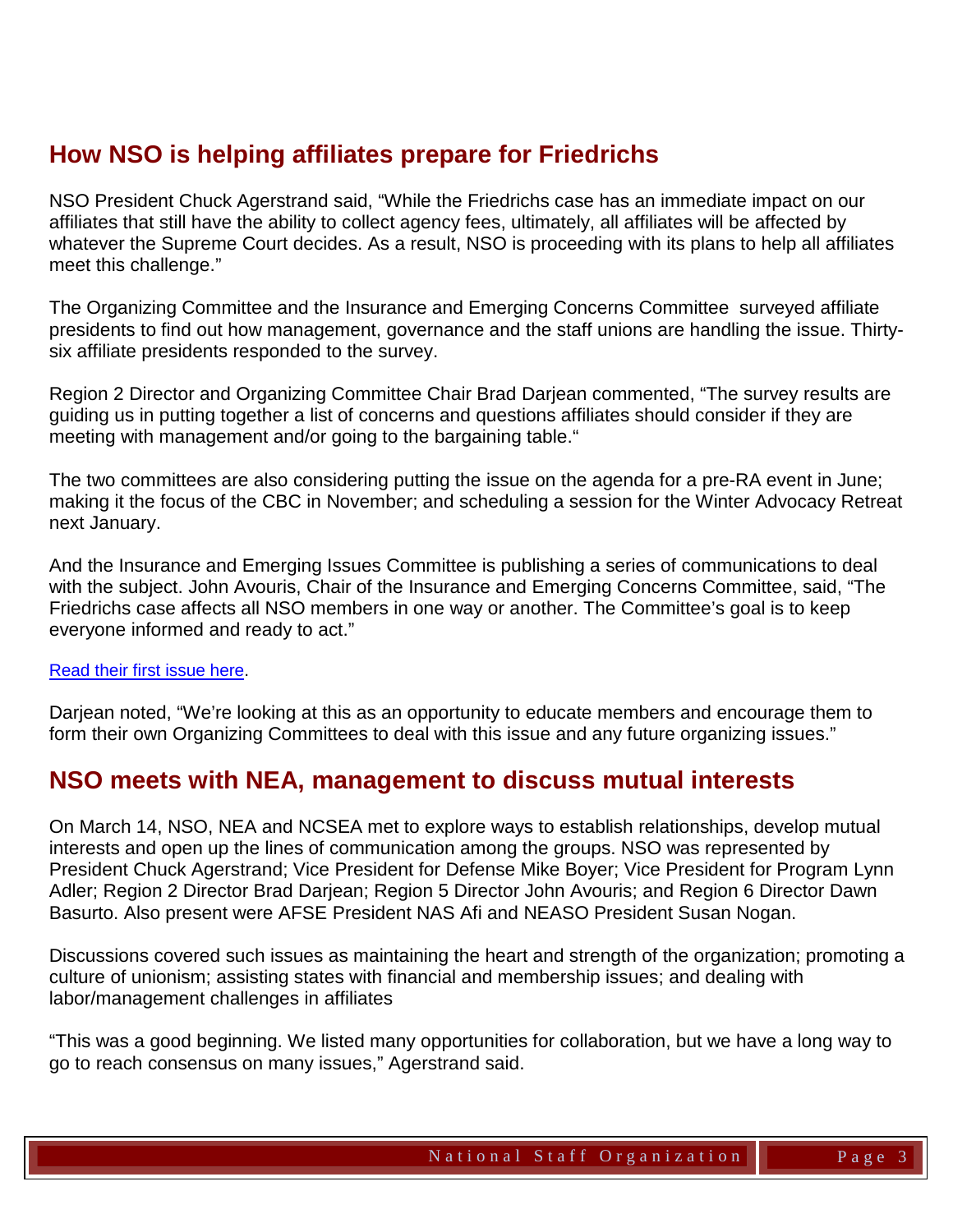#### **Member engagement survey rollout expected this fall**

NSO will be launching a member survey in late August or early September to gauge the level of engagement and interest in NSO and its services. Details of the survey will be presented to RA delegates in June

"This effort is long overdue," noted Region 7 Director Catherine Alexander who chairs the newly-formed Member Engagement Committee. "We're looking to get a better sense of who are members are and how NSO can meet their needs."

The plan is to distribute the survey regionally via Survey Monkey. Survey results will be compiled for Executive Committee review in October.

#### **NSO hosts first regional advocacy training in the southeast**

On Feb. 13, 30 participants from the southeast region met in Atlanta for NSO's first scheduled regional training on advocacy. NSO Vice President Mike Boyer organized the training along with Region 3 Director Tammy Whitaker.

Boyer said, "I'm really pleased with the turnout. There were members from all levels of experience. The participants asked great questions and hopefully got a lot of great information to take back to their affiliates."

The agenda included information on DFR and defense; NLRB rules and their application in our staff unions; ULPs under the NLRA;



grievances and general contract enforcement; writing good contract language; and contract interpretation.

Boyer is planning on scheduling at least one more regional training this year for affiliates.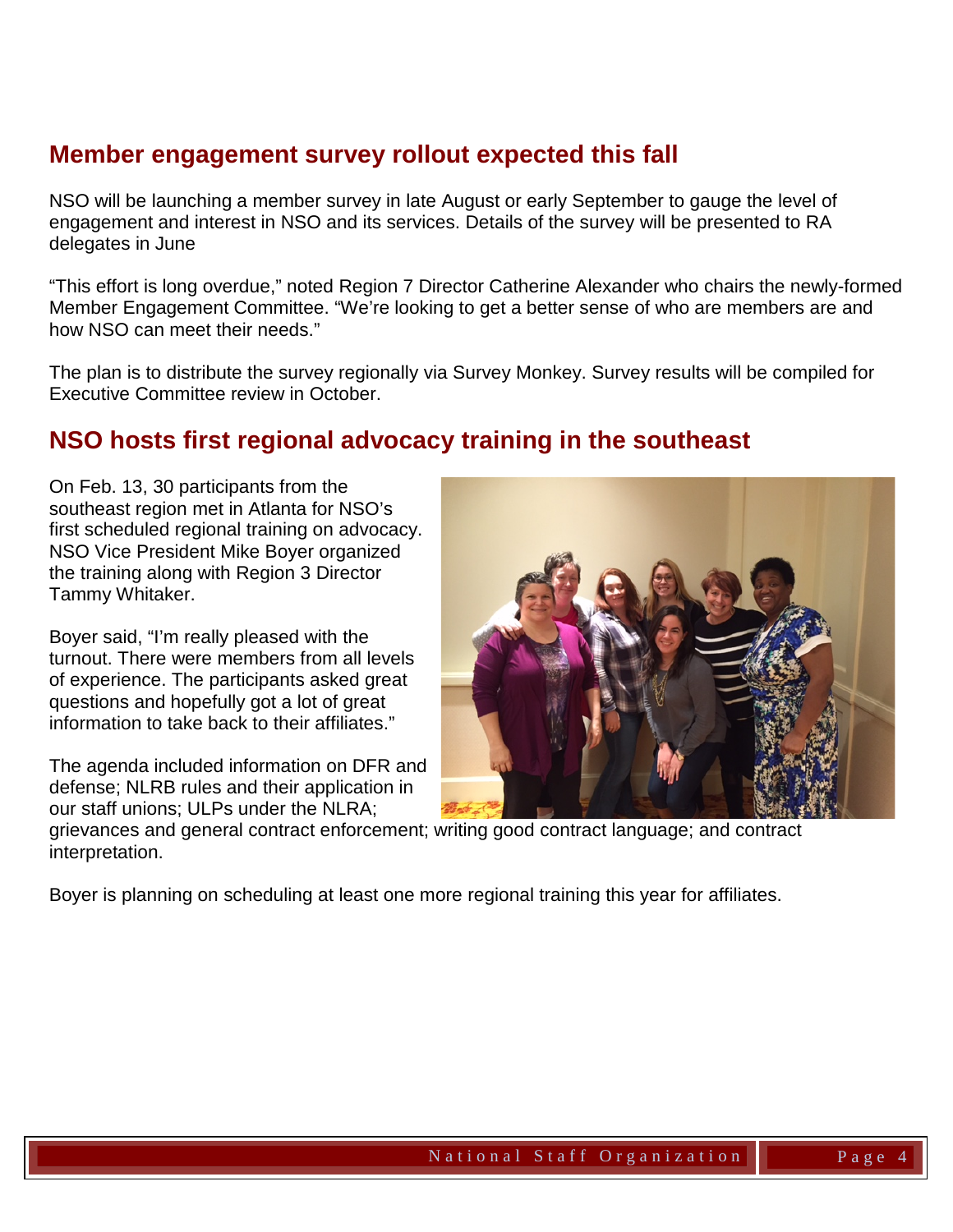#### **Oregon's Professional Staff Organization still waiting to go back to the table**

Oregon's PSO has been without a contract for 21 months, and management has failed to agree to a bargaining date for the past three months.

In the meantime, the Executive Director has left and NEA has assigned Dick Terry as Interim Executive Director. In December, NSO imposed sanctions on the Oregon Education Association prompted by the termination of a staff member without just cause. (Read more about the situation at [www.nationalstaff.org](http://www.nationalstaff.org/) under "Affiliate News.")

#### **NSO RA scheduled for June 10-11 in Orange County, CA**

The NSO Representative Assembly is scheduled for June 10-11, 2016 in Orange County, CA. Delegates will be electing officers and even-numbered Region directors, along with approving a new budget.

You can now register for the RA. Go to [www.nationalstaff.org](http://www.nationalstaff.org/) for details.

The positions of NSO President, Vice-President for Defense, Vice President for Program, Secretary, Treasurer and Region 2, 4, and 6 Directors are open. They are all two-year terms. If you are interested in running for one of the open positions, go to [www.nationalstaff.org/](http://www.nationalstaff.org/) for the Election Notice, a Candidate's



Petition, Campaign Rules, and Election Regulations.

The NSO will be honoring President Agerstrand for his 30 year service to NSO with a Recognition Dinner on Friday, June 10, from 6 to 9 p.m. The cost to delegates is \$35 per person and will include a drink ticket, dinner and dancing. The Recognition Dinner replaces the Solidarity Reception. More details will be posted at www.nationalstaff.org when they are available.